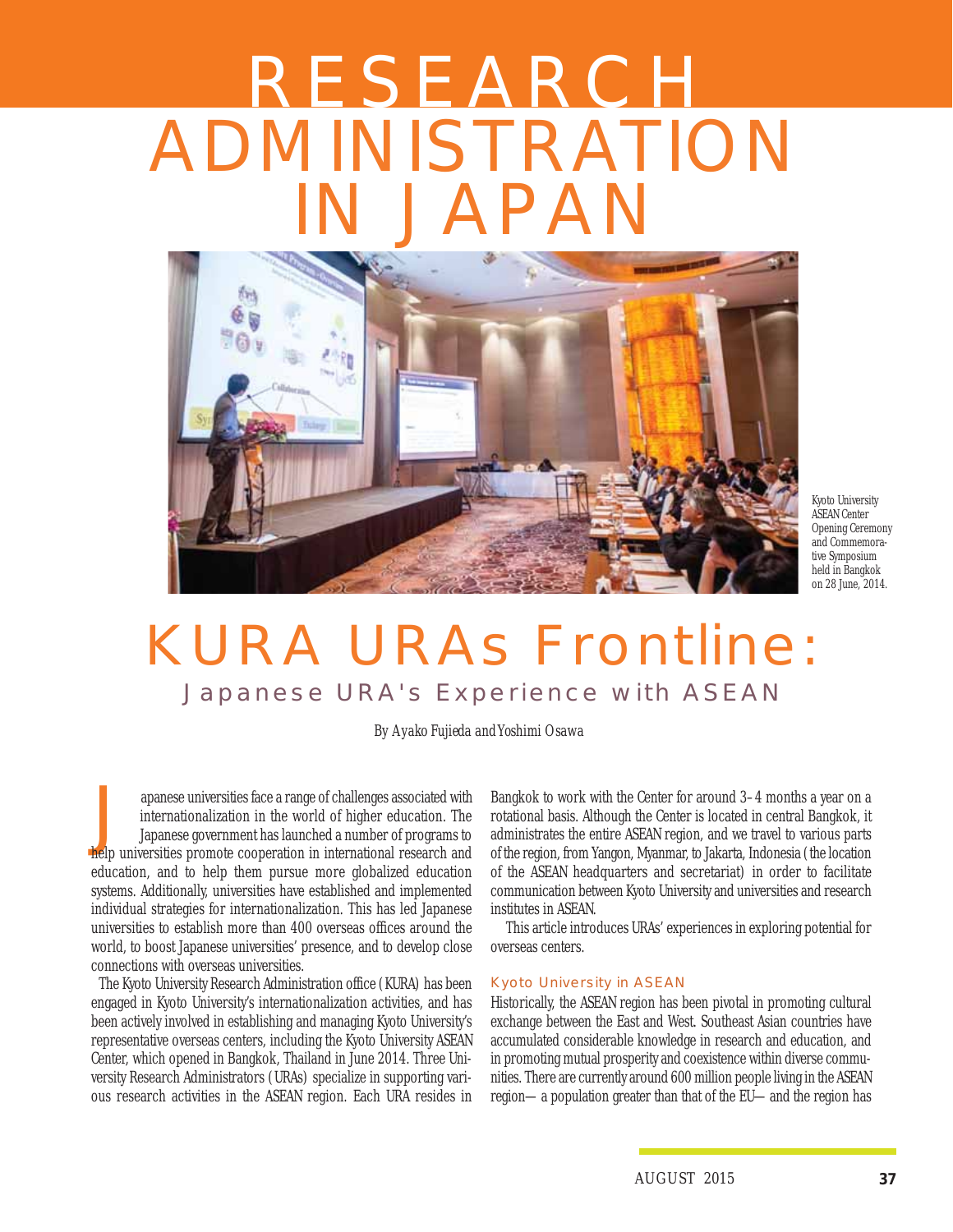become a major political and economic center. The rise of research and education networks in the region will undoubtedly increasingly promote regional cohesion and global competitiveness.

Kyoto University has participated in research and education in the ASEAN region since the early twentieth century. In 1963, the University established the Center for Southeast Asian Studies (CSEAS), which has become a base not only for Japanese researchers, but also for researchers from around the world who are interested in researching Southeast Asia. CSEAS established a liaison office in Bangkok in 1964, followed by a Jakarta liaison office in 1970; both became bases for on-site study, and for exchange between researchers and students from Southeast Asian countries. From its roots in area studies, Kyoto University has expanded its network and deepened its academic partnerships in the ASEAN region. Today, Kyoto University has 29 overseas offices and centers in eight ASEAN countries (Thailand, Laos, Myanmar, Vietnam, Cambodia, Malaysia, Singapore, and Indonesia).

The 29 offices and centers' functions vary, from equatorial atmosphere radar for atmospheric observation in West Sumatra, Indonesia, to field stations as bases for field research. Environmental science, anthropology, area studies, energy science, ecological research, biological conservation, agriculture, and disaster mitigation are some of the areas our researchers are addressing in the ASEAN region. Although a researcher studying labor migration and another studying sustainable energy may be working in the same country, they may not know of each other, as they are members of different disciplines and faculties.

#### Establishment of Kyoto University ASEAN Center

Kyoto University formulated an international strategy known as named "2x by 2020," which is the slogan of the new international strategy by means of which Kyoto University aims to double its international indices in research, education, and international service by 2020. The Kyoto University ASEAN Center was established as part of this strategy to provide support for the promotion of research, education, and international collaboration in the ASEAN region by integrating various existing research and educational activities and networks in the region, and by expanding collaboration with ASEAN universities and research institutions.

Although our university has considerable experience in the ASEAN region, we must admit that the university had not previously made a collective effort as a whole. In order for the Kyoto University ASEAN Center to become a real hub, we first needed to connect the Center to Kyoto University's researchers and faculties that were engaged in research and educational activities in the region. The Center and URAs' director visited the dean or representative of each faculty one by one to introduce the Center, and to learn about ongoing activities and existing challenges. Face-to-face discussion not only provided opportunities to comprehensively grasp the current



KURA staffs at the ASEAN Center welcoming the delegates from Mahidol University and King Monkut's University of Technology Thonburi from Thailand on 2 March, 2015.



Dr. Osawa introducing Kyoto University ASEAN Center to the students and faculty members at Mahasarakham University in Thailand.

situation, but also became essential to mobilizing internal cooperation.

The next challenge was to establish a system for regularly sharing ideas and information between the Kyoto University ASEAN Center and researchers, and among researchers across faculties, and a mechanism to incorporate them into the university's international strategies. Representatives from seventeen faculties were invited to establish the Kyoto University ASEAN Network Committee, which meets regularly about every two–three months to review activities, share information, and explore opportunities for new collaboration. The Center in Bangkok and the ASEAN Network Committee have thus formed the Kyoto University ASEAN Platform.

#### Exploring new horizons in collaboration with ASEAN universities

After establishing our internal cooperative framework, we began exploring new horizons in our collaboration with ASEAN universities and institutions. First, in March 2015 we organized the "Kyoto-ASEAN Forum 2015 Kickoff Meeting," in which members of the ASEAN Network Committee and representatives of academic institutions and governmental agencies in ASEAN countries met to identify current challenges and potential for collaboration in research, human capacity development, and social responsibility and contribution.

Although the diversity of the ASEAN countries must be considered, it became clear in this meeting that we all face common challenges regarding sustainable collaboration, due to the effects of factors such as lack of funding and changing policy makers. To make collaboration more effective and enduring, we concluded that we must upgrade our collaboration to an institutional level, mobilize our resources to develop a promising Kyoto-ASEAN collaboration strategy, and advocate it in academic policy dialogue.

#### At a glance: Activities in Myanmar

As mentioned above, it is one of our important missions to act as a hub for our researchers. This year, Kyoto University will sign a MoU (Memorandum of Understanding) with the University of Yangon, Myanmar. Several Kyoto researchers have been involved in research and education in Myanmar.

To give a few examples, Professor Ari Ide-Ektessabi, who leads the Advanced Imaging Technology Laboratory at the Kyoto Graduate School of Engineering, has been involved in human resource development projects addressing the digitalization, documentation, and conservation of cultural heritage in Myanmar. Associate Professor Yoshihiro Nakanishi (Center for Southeast Asian Studies) authored "Strong Soldiers, Failed Revolution: The State and Military in Burma, 1962–88," whose research addresses Myanmar politics. Professor Mamoru Kanzaki, of the Kyoto Graduate School of Agriculture, has been researching biodiversity and sustainable tropical